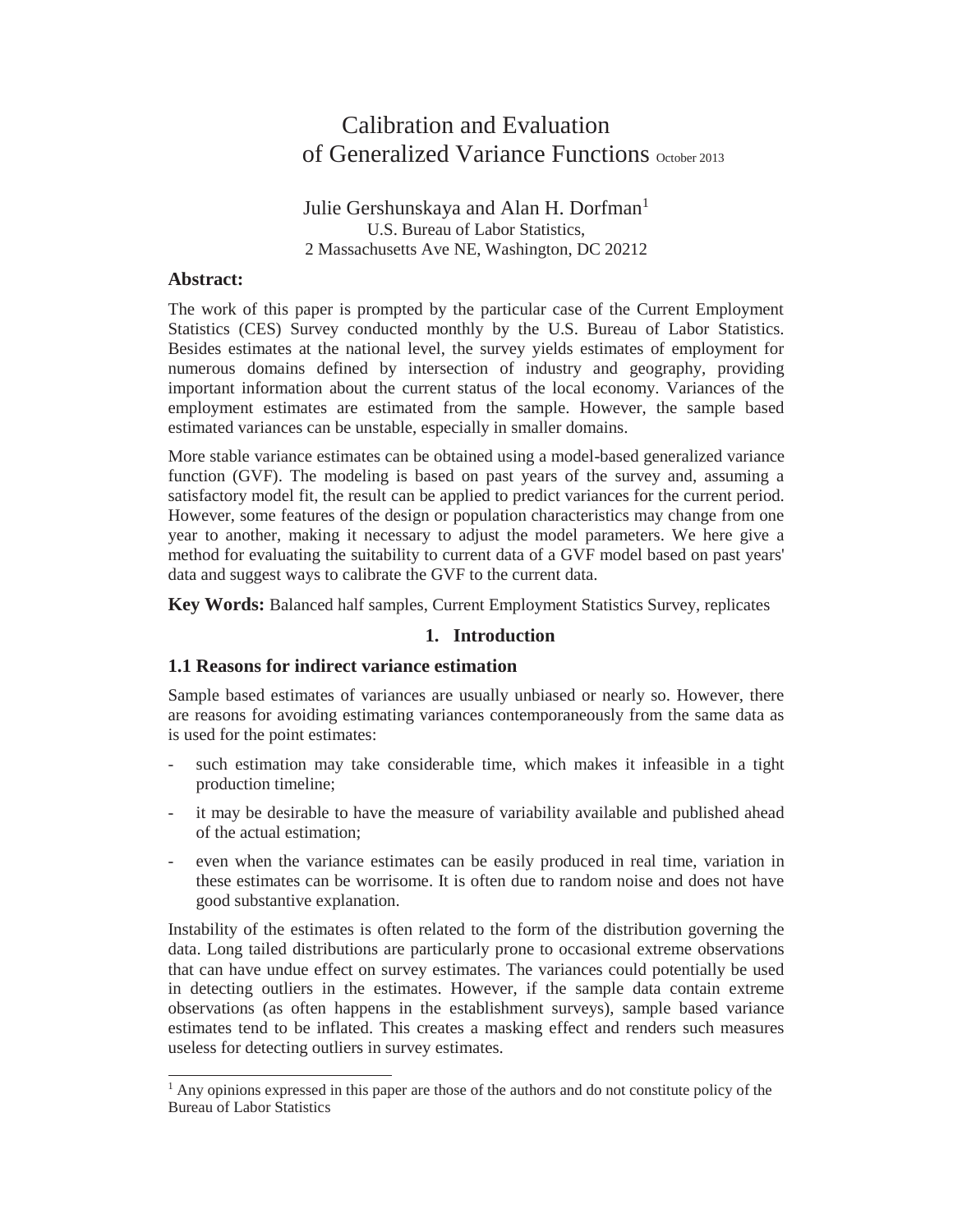Conversely, if extreme observations happen to exist only in the non-sampled part of the population, the sample based estimate of variance understates the true variance.

The result is that estimates of variance obtained from samples drawn from such outlierprone populations may be seldom "correct", even though they are unbiased when averaged over all possible samples. The implication is that, without some sort of smoothing, these variance estimates cannot be used to characterize the quality of the point estimates. For example, raw past year estimates cannot be applied to the same domains in the current year, even when the finite population characteristics and sample design remain unchanged.

# **1.2 Issues in assessing quality of the indirect variance estimates**

Another kind of estimate of variance is the model-based generalized variance function (GVF). There is no underlying written-in-stone theory for developing a particular GVF. Generally, it is a modeling exercise, where a set of raw estimates of variances (or some function thereof) play the role of dependent variables. The independent variables are usually related to sampling design characteristics and may also include any available auxiliary information that is deemed appropriate. Domains considered for inclusion in the GVF modeling are grouped based on some perceived similarity; for example, domains included in the model may belong to the same industry; at times, determining the grouping itself may be a non-trivial task (Valliant 1992.)

It is sometimes difficult to assess what can be considered a good model fit: as previously noted, the raw estimates involved in the modeling are very unstable and the instability can hardly be explained by the model. As a result, the usual goodness-of-fit statistics may not be informative. For example, the R-square in many real-life situations can be relatively low. Some may make the claim that one should not be concerned with explaining random noise. On the other hand, the unexplained variation may indeed have some underlying meaning that was not explained with the model at hand (see related discussion in Cho *et al*. 2002)

Our proposed solution for assessing model fit comes from the confidence interval. Upon obtaining the confidence interval coverage properties of the resulting GVF, we could evaluate the result without using the traditional goodness-of-fit measures. The approach explored in this paper concerns the possibility of evaluating coverage in real time, without knowing the true population value, and using a particular pivotal quantity.

Another twist related to the same idea is an adjustment of the GVF using the aforementioned pivot. In surveys repeated over time, the modeling involved in developing GVF usually is based on variances obtained from past years. While it is logical to expect certain continuity of the variances from one year to another, such GVF potentially would fail to account for true changes in the underlying population variability. For example, it is conceivable that the underlying population variance of the employment data vary during rapid economic growth or decline, or during periods of economic stability. Thus, we also explore evaluation of the applicability of GVF obtained from past years to current data and possible adjustments to it.

The evaluation procedure is described in Section 2. Adjustments in the case of under- or over-coverage of the confidence intervals are considered in Section 3. Section 4 describes a simulation study based on repeated samples from the real population and includes the simulation results and discussion.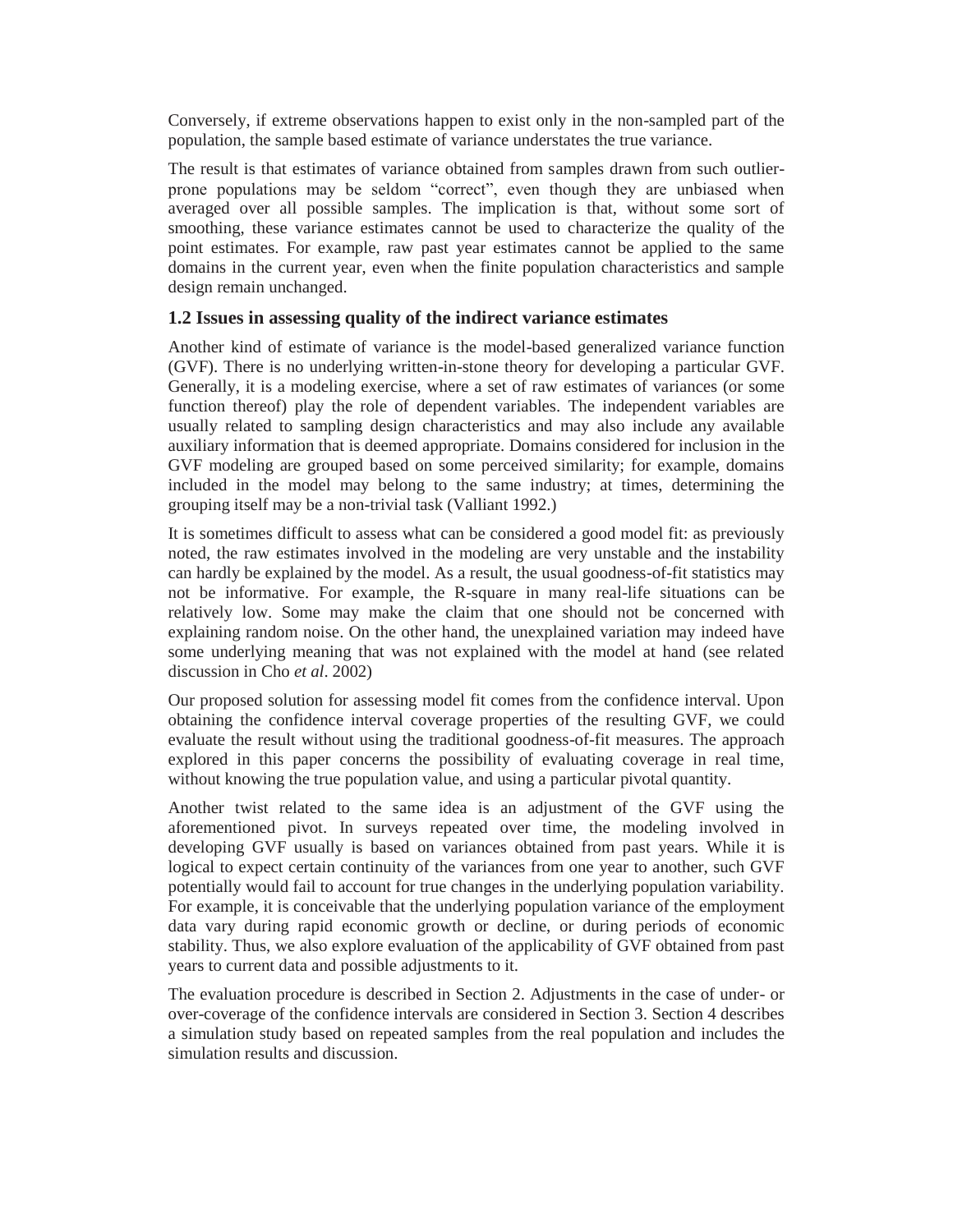#### **2. The evaluation procedure**

Suppose we are given variance estimates for a set of *G* independent domains. These may be, for example, GVF based variances with parameters estimated from past years of the same survey or some sort of smoothed variance estimates, or indeed variances estimated using any available direct or indirect method. The first task in the evaluation of variances is to compare the coverage properties of the corresponding confidence intervals.

The plan is to form a pivotal quantity in each domain and evaluate its properties based on a set of domains. To form the pivot, we obtain replicate estimates from the sample similar to the way it is done in a replication based variance estimation procedure. The difference from the whole-scale replication exercise is that, since we use the assumption that the pivots in the *G* domains are independent, as little as a single replicate along with the original sample estimate will suffice here.

To clarify the idea, let us consider the following simple setup.

Let  $y$ ,...,  $y$  be a sample of independent measurements with  $\hat{y} = \frac{N}{n} \prod_{\substack{i=1 \ i \neq j}}^n y$ , the estimate  $j = 1$ 

of the population total.

Suppose  $n$  is an even number. The set can be randomly divided into halves. Denote by  $\alpha$ 1 and  $\alpha$  2 the sets of units in half 1 and 2 for a given random subdivision  $\alpha$ .

Let 
$$
y_{\alpha 1} = \frac{2N}{n} \int_{j \to \alpha 1}^{n} \int_{j}^{n} y_{\alpha 2} d\theta \, dy_{\alpha 2} = \frac{2N}{n} \int_{j \to \alpha 2}^{n} \int_{j}^{n} y_{\alpha 2} d\theta \, d\theta \, d\theta \, d\theta \, d\theta \, d\theta \, d\theta \, d\theta
$$

Next, for a chosen constant *K* (say,  $K = 0.5$ ; this is similar to Fay's factor in the balanced repeated replication procedure), let us adjust the weights of units in half  $\alpha$ 1 by  $2 - K$ ; adjust the weights of units in  $\alpha$  2 by K.

Let  $\hat{y} = \begin{bmatrix} 1 \\ (2-K)y + Ky \lambda \end{bmatrix}$ . The proposed approach is based on the readily seen  $\alpha$   $\overline{2}$   $\alpha$ 1  $\alpha$ 2 $\vartheta$ 

fact that quantity  $(\hat{y}_\alpha - \hat{y})/(1 - K)$  has mean 0 and variance  $Var(\hat{y})$ .

Suppose now we have 
$$
g = 1,...,G
$$
 independent domains and measurements  $y_j^{(g)}$ ,  
\n
$$
\hat{y} = \frac{N^{(g)}n}{n^{(g)}} \int_{j=1}^{(g)} y_j
$$
\nfor domain g and  $v = Var(y)$  the true variance of  $\hat{y}$ .

Let  $\hat{y}_{\alpha}^{(s)}$  be a replicate estimate for domain *g*. For example, this can be a replicate from the setup similar to balanced half sample replication (BHS). Again, let *K* denote the Fay's factor that is often used with the BHS method (Judkins 1990; Rao and Shao 1999.) We focus on this setup because this is the way variances are estimated in the Current Employment Statistics (CES) survey that motivated the research. Alternatively, the setup may be similar to the one used in the bootstrap scheme as described in Rao *et al*. (1992).

Consider a set of *G* independent observations

$$
z^{(s)} = \frac{\hat{y}_{\alpha}^{(s)} - \hat{y}^{(s)}}{(1 - K)}.
$$
 (1)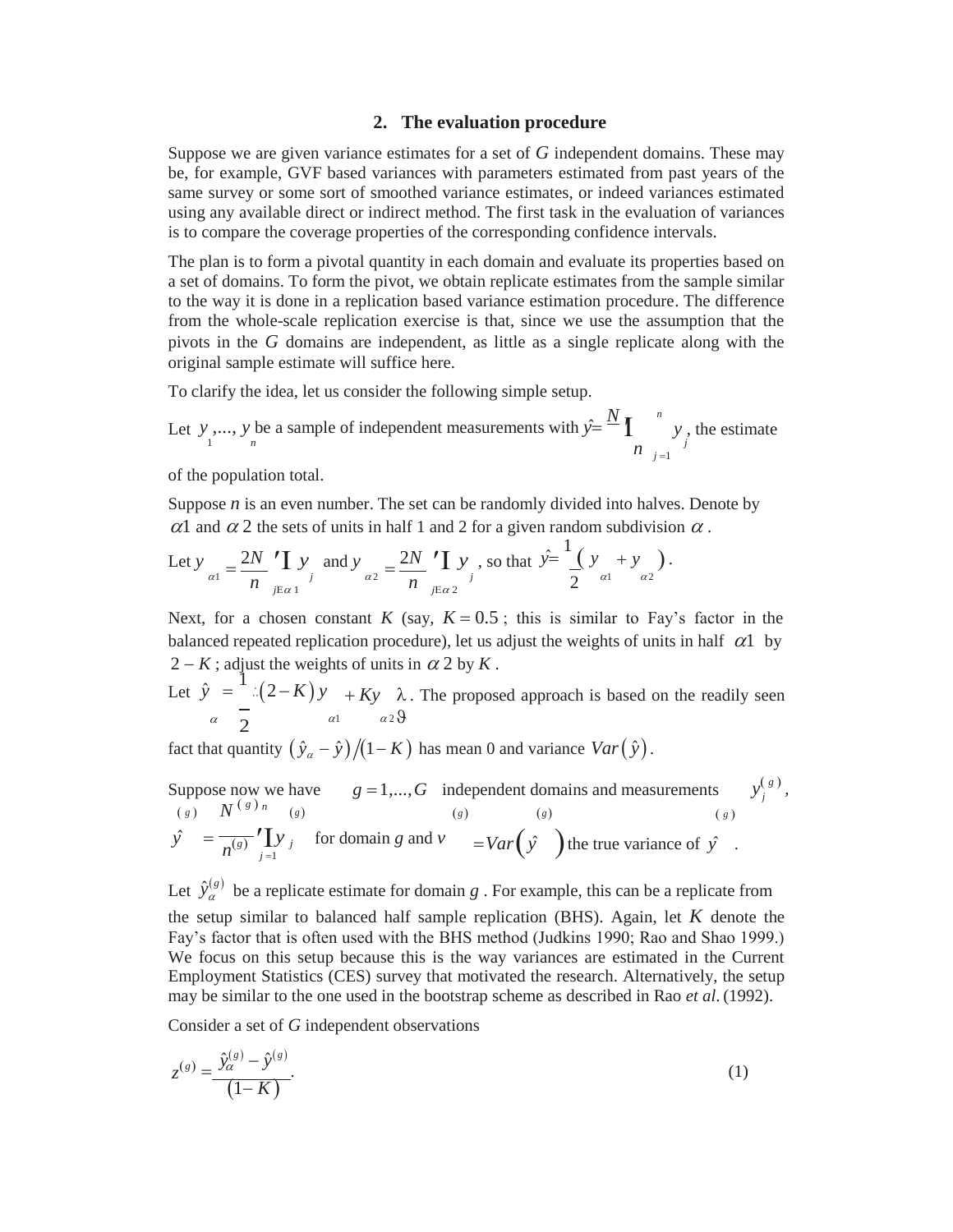For a large enough sample in a domain, we usually assume normality of  $\hat{v}^{(g)}$  when constructing confidence intervals. Thus, the same normality assumption holds for  $z^{(g)}$ :

$$
z^{(s)} \sim N\left(0, v^{(s)}\right). \tag{2}
$$

Next, suppose a set of proposed estimates  $\chi \pi^{(g)}$  of variances  $v^{(g)}$  is available from an earlier study. To evaluate  $\chi \pi^{(g)}$  based on a group of domains  $g = 1,..., G$  , we compute the percentage of times interval  $[-t_\alpha, t_\alpha]$  contains

$$
z^{(s)}\big/\sqrt{\chi\pi^{(s)}}\,,\tag{3}
$$

where  $t_a$  is a quantile of the normal distribution. The nominal coverage is  $\langle I(t_\alpha) - I(t_\alpha) \rangle = 1 - 2\alpha$ , where  $\langle I \rangle$  is the standard normal distribution function.

*Remark:* In the case of sampling without replacement, when forming  $z^{(g)}$  we need to account for the fact that the variance under evaluation accounts for a non-negligible sampling fraction.

#### **3. The adjustment procedure**

If the coverage of the confidence intervals described in the previous section deviates from the nominal level, we may think of some sort of adjustment to the set of proposed variances  $\chi \pi^{(g)}$ . In this Section, we consider several alternatives.

#### **3.1 A simple adjustment**

Let us assume that  $Var(z^{(g)}) = \psi \chi \pi^{(g)}$ , where factor  $\psi$  is not domain-specific (Model 1).

An unbiased estimate of  $\psi$  can be found by solving equation

$$
\frac{1}{G} \sum_{s=1}^{G} \sum_{\psi \chi \pi^{(s)}}^{(s)2} = 1, \tag{4}
$$

which gives us

 $\sqrt{2}$ 

$$
\psi = \frac{1}{G} \sum_{g=1}^{G} \sum_{\chi \neq 0}^{g} \frac{z^{(g)2}}{g(s)}.
$$
\n(5)

*Note*: The normality of  $z^{(g)}$  is not required here.

#### **3.2 The model when the direct estimates of variances are available**

In this subsection, we assume that the direct estimates of variances, denoted  $(g)$ , are

available. In addition, we assume the design variance  $V^{(g)}$  of these estimates is known. As discussed in the introduction, such a favorable setup is not expected in real time. Nevertheless, we considered this ideal situation and the corresponding estimator in our simulation study of Section 4.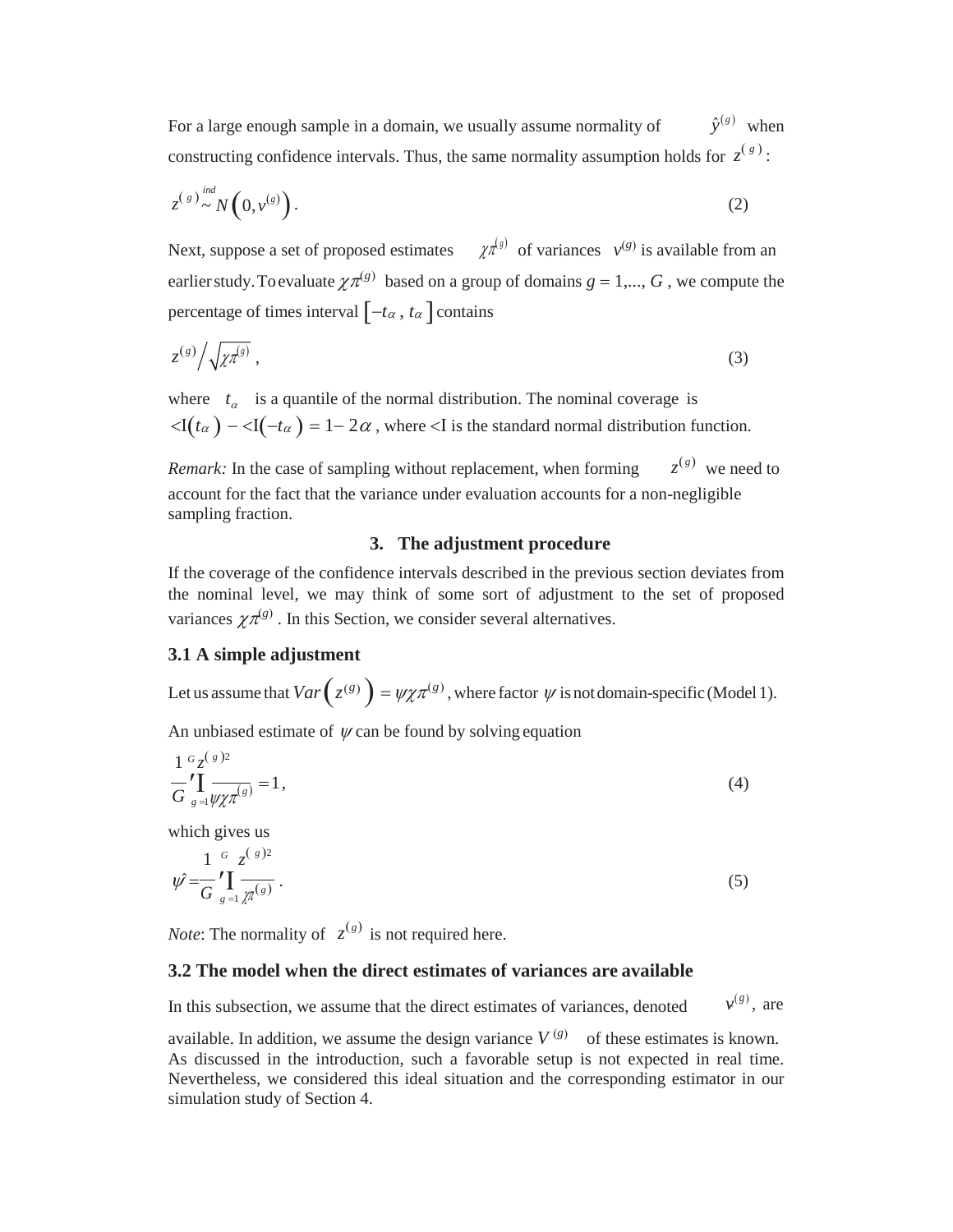In situations where the current year's direct estimates are not available, we would view the procedure as follows. The development in this subsection can be considered as an updating step for an "old" set of functions  $\chi \pi^{(g)}$  based on the most recent available set of direct variance estimates (usually, the year immediately preceding the current one). The use of historical  $\chi \pi^{(g)}$  's (rather than modeling "from the scratch", i.e., from the updated set of the auxiliary variables) aims at ensuring continuity of the GVF. This step can be followed by the contemporaneous evaluation and adjustment based on the described in earlier subsections.  $z^{(g)}$  's, as

Model 2:

$$
\nu^{(s)} | \psi^{(s)} \sim \left( \psi^{(s)} \chi \pi^{(s)}, V^{(s)} \right), \tag{6}
$$

$$
\psi^{(g)} \sim \left(\psi, \mathbf{I}^2\right). \tag{7}
$$

In reality, the variance  $V^{(g)}$  is not known; for this research, we approximated it by using simulations based on repeated sampling from past years.

The marginal expectation of  $v^{(g)} / \chi \pi^{(g)}$  is

$$
E \frac{\nu^{(s)}}{\mathcal{X} \pi^{(s)}} = E \frac{\nu^{(s)}}{\mathcal{X} \pi^{(s)}} |\psi^{(s)}| \overset{(s)}{=} E \psi^{(s)} \frac{\nu^{(s)}}{\nu^{(s)}} = E \psi^{(s)} \frac{\nu^{(s)}}{\nu^{(s)}} = E \psi^{(s)} \frac{\nu^{(s)}}{\nu^{(s)}} = \psi
$$
 (8)

Hence, 
$$
E \underset{\text{if } \theta \text{ is odd}}{\sim} \prod_{\substack{s \text{if } s \text{ is odd}} \text{if } s \text{ is odd}} \frac{1}{s} \int_{\mathcal{F}} \frac{1}{s} \int_{\mathcal{F}} \frac{1}{s} \int_{\mathcal{F}} \frac{1}{s} \int_{\mathcal{F}} \frac{1}{s} \int_{\mathcal{F}} \frac{1}{s} \int_{\mathcal{F}} \frac{1}{s} \int_{\mathcal{F}} \frac{1}{s} \int_{\mathcal{F}} \frac{1}{s} \int_{\mathcal{F}} \frac{1}{s} \int_{\mathcal{F}} \frac{1}{s} \int_{\mathcal{F}} \frac{1}{s} \int_{\mathcal{F}} \frac{1}{s} \int_{\mathcal{F}} \frac{1}{s} \int_{\mathcal{F}} \frac{1}{s} \int_{\mathcal{F}} \frac{1}{s} \int_{\mathcal{F}} \frac{1}{s} \int_{\mathcal{F}} \frac{1}{s} \int_{\mathcal{F}} \frac{1}{s} \int_{\mathcal{F}} \frac{1}{s} \int_{\mathcal{F}} \frac{1}{s} \int_{\mathcal{F}} \frac{1}{s} \int_{\mathcal{F}} \frac{1}{s} \int_{\mathcal{F}} \frac{1}{s} \int_{\mathcal{F}} \frac{1}{s} \int_{\mathcal{F}} \frac{1}{s} \int_{\mathcal{F}} \frac{1}{s} \int_{\mathcal{F}} \frac{1}{s} \int_{\mathcal{F}} \frac{1}{s} \int_{\mathcal{F}} \frac{1}{s} \int_{\mathcal{F}} \frac{1}{s} \int_{\mathcal{F}} \frac{1}{s} \int_{\mathcal{F}} \frac{1}{s} \int_{\mathcal{F}} \frac{1}{s} \int_{\mathcal{F}} \frac{1}{s} \int_{\mathcal{F}} \frac{1}{s} \int_{\mathcal{F}} \frac{1}{s} \int_{\mathcal{F}} \frac{1}{s} \int_{\mathcal{F}} \frac{1}{s} \int_{\mathcal{F}} \frac{1}{s} \int_{\mathcal{F}} \frac{1}{s} \int_{\mathcal{F}} \frac{1}{s} \int_{\mathcal{F}} \frac{1}{s} \int_{\mathcal{F}} \frac{1}{s} \int_{\mathcal{F}} \frac{1}{
$$

Our goal is to find a set of optimal weights  $w^{(g)C}$  that minimize the mean squared error of the following composite estimator (superscript C stands for "Composite"):

$$
\hat{\nu}^{(g)C} = (1 - w^{(g)C}) \hat{\nu}^{(g)} + w^{(g)C} \nu^{(g)},
$$
\n(10)

where component  $\hat{v}^{(g)}$  is the estimate of variance based on the adjustment factor given by (9):

$$
\hat{\nu}^{(g)} = \hat{\psi} \hat{\chi}^{(g)} \,. \tag{11}
$$

The optimal weights are expressed in terms of the mean squared errors of the estimators involved in the composite form (10) (see Rao 2003, pp. 57-58). In our case, the weights are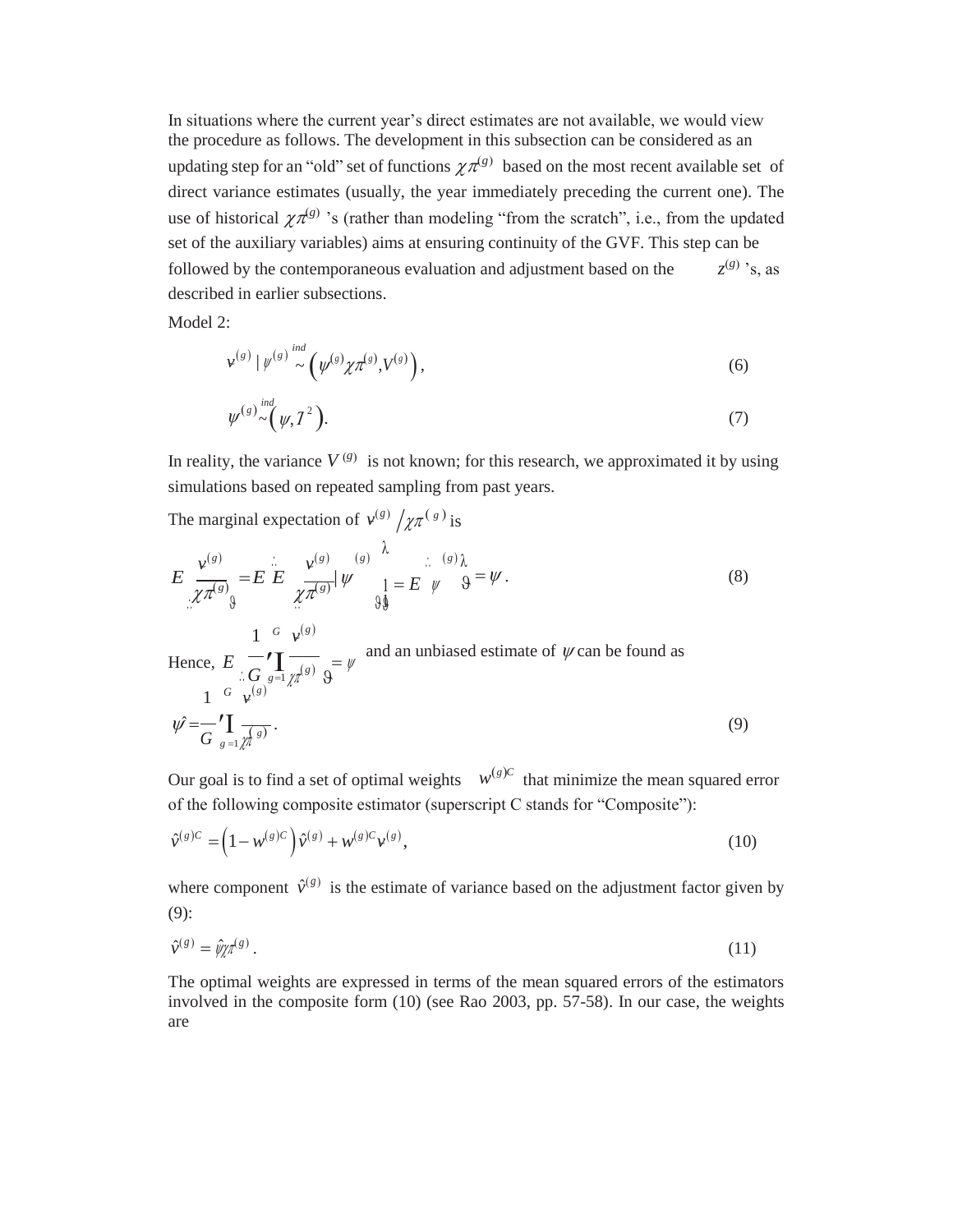$$
w^{(s)c} = \frac{E(\hat{v}^{(s)} - v^{(s)})^2}{E(\hat{v}^{(s)} - v^{(s)})^2 + V^{(s)}}.
$$
\n(12)

To find an estimate of the mean squared error of  $\hat{v}^{(g)}$ , we have

$$
E(\hat{\mathbf{v}}^{(s)} - \mathbf{v}^{(s)})^2 = \chi \pi^{(s)2} E(\hat{\mathbf{v}} - \mathbf{v}^{(s)})^2.
$$
 (13)

Note that

$$
E(\hat{\psi} - \psi^{(s)})^2 = E(\hat{\psi} - \psi)^2 + E(\psi^{(s)} - \psi)^2 - 2E \cdot (\hat{\psi} - \psi)(\psi^{(s)} - \psi)^2_{\hat{y}}.
$$
 (14)

Let us consider each term of the above expression:

(a) 
$$
E(\hat{\psi} - \psi)^2 = Var(\hat{\psi}) = \frac{1}{G^2} \sum_{s=1}^{G} \frac{Var(\psi^{(s)})}{\chi \pi^{(s)^2}} = \frac{1}{G^2} \sum_{s=1}^{G} \frac{V^{(s)}}{\chi \pi^{(s)^2}}.
$$
 (15)

(b) 
$$
E(\psi^{(g)} - \psi)^2 = Var(\psi^{(g)}) = T^2,
$$
 (16)

and thus  $T^2$  can be estimated as

$$
\hat{\mathcal{I}}^2 = \frac{1}{G} \int_{g=1}^{G} \left( \hat{\psi}^{(g)} - \hat{\psi} \right)^2, \tag{17}
$$

where  $\hat{\psi}^{(g)} = \nu^{(g)} / \chi \pi^{(g)}$  and  $\hat{\psi}$  is defined by (9).

(c) The covariance term is zero:

$$
E\left[\left(\hat{\psi} - \psi\right)\left(\psi^{(s)} - \psi\right)\right]_S = E\left[\left(\hat{\psi} - \psi\right)E\left[\left(\psi^{(s)} - \psi\right)\right]\psi\right]_S = 0\tag{18}
$$

Weights  $\hat{w}^{(g)C}$  are obtained by using (15), (17), and (18) to estimate (14).

#### **4. Simulation using repeated samples from real population**

In this Section, we describe the simulation experiment that we carried out in order to assess the usefulness of the proposed approach. We focus on the monthly estimation of employment from the Current Employment Statistics (CES) survey of the U.S. Bureau of Labor Statistics (BLS).

For the simulation, we use the population of businesses as reflected in the Quarterly Census of Employment and Wages (QCEW) dataset. The QCEW dataset closely matches the target population of the CES survey, and also provides the sampling frame and benchmark values for the CES. The QCEW contains administrative data for all businesses covered by the Unemployment Insurance program. It is released quarterly, several months after the publication of the corresponding CES estimates (which are designed to give more timely information). Although there are some differences between the available historical QCEW employment data and the population that was actually targeted by CES, these differences are considered minor and disregarded for the purposes of this simulation study.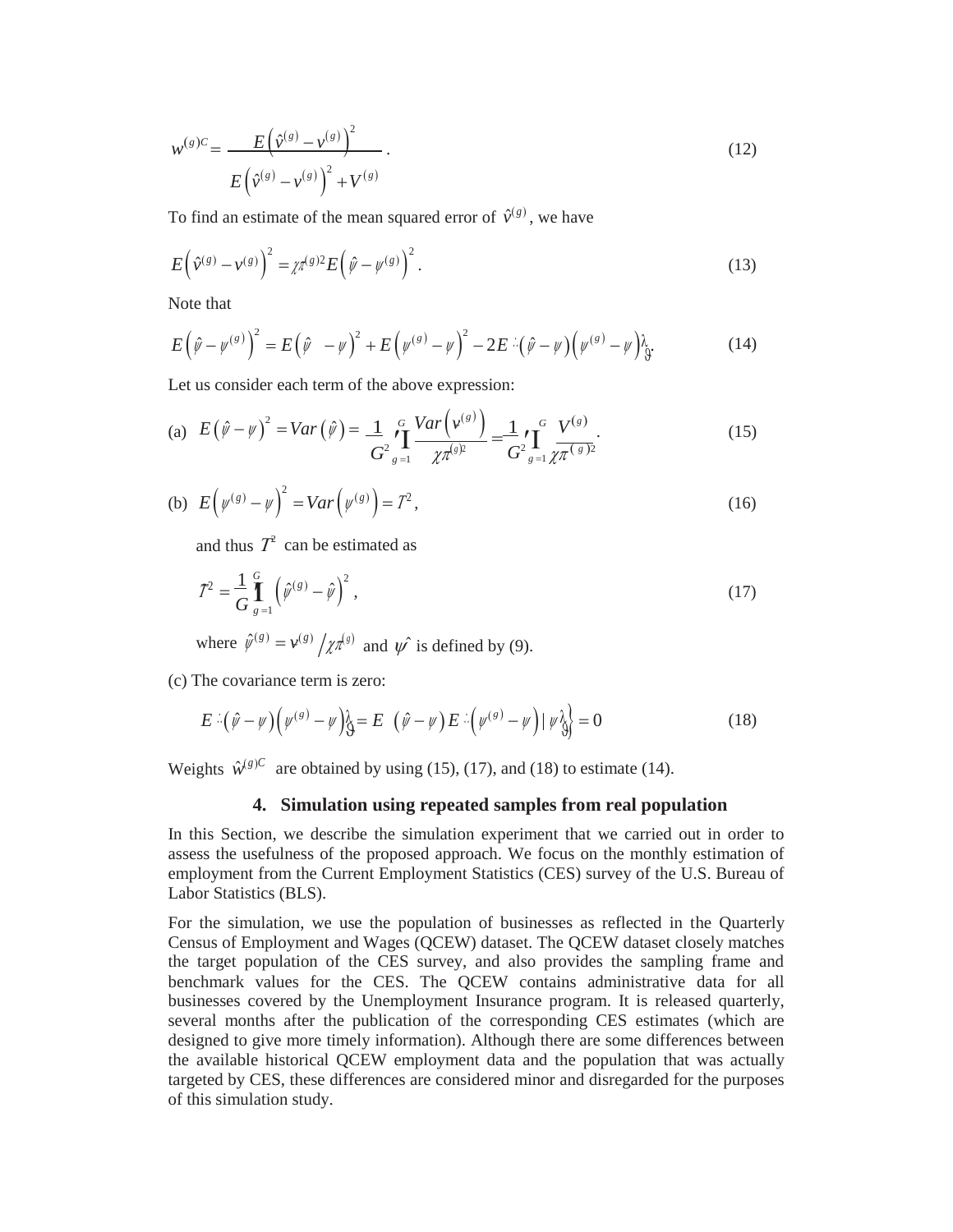We start with a brief overview of the CES sampling design and estimation. Next, we describe the simulation setup and present results followed by discussion.

# **4.1 CES sampling design and variance estimation**

A stratified sample of unemployment insurance (UI) accounts is selected from the QCEW based frame. Strata are defined by the 50 States and DC, industrial supersectors (high level industrial aggregations based on North American Industry Classification System, NAICS), and employment size classes of UI accounts. The size class is determined based on the over-the-year maximum of the monthly total employment for each UI account. Sample allocation is determined to minimize, for a given cost, the variance of the overthe-month employment change at the State level. Within strata, Metropolitan Statistical Areas (MSA) define an additional, "implicit" level of stratification; units are selected systematically to ensure that the MSA sample sizes are proportional to the number of population units in MSAs. The sample is selected annually using the first quarter QCEWbased frame and is updated with the sample of new businesses ("births") when the third quarter of QCEW becomes available.

Establishments under a UI account may belong to different industries. The sampling procedure is based on the dominant industrial supersector ascribed to the UI account, while estimation is done using the establishment-based industry definition.

In this paper, we consider variances at month *m* in domain *g* for the estimate of the relative over-the-month change in employment level. These variances can be sufficiently approximated by the variance of the ratio of two survey weighted sums:

$$
\hat{R}_{m-1,m} = \frac{\hat{Y}^{(g)}}{\hat{Y}^{(g)}_{m-1}} ,\tag{19}
$$

*m*  $\prod_{j \in S^{(g)}}$ *j j*,*m m***<sup>-1</sup></del>** where  $\hat{Y}^{(g)} = \sum_{m=1}^{m} w^{ij,m}_{y}$  and  $\hat{Y}^{m-1}_{(g)} = \sum_{m=1}^{m} w^{ij,m-1}_{y}$ ;  $y^{j,m}$  and  $y^{j,m-1}_{y}$  are employment levels reported by a unit *j* at months *m* and  $m-1$  and  $w_j$  is its sampling weight;  $S_m^{(s)}$  is a subset of units in the domain that report positive employment in both months.

CES uses a replication-based Repeatedly Grouped Balanced Half Samples (RGBHS) method for variance estimation. The method is an extension of the Balanced Half Samples (BHS) methodology for the case where there are more than two sampled clusters per stratum (Rao and Shao 1996). In addition, instead of using a half of the sample for each replicate estimate, CES employs Fay's method (Judkins 1990), thus using the whole sample with perturbed weights (the perturbation factor being 0.5).

# **4.2 The simulation setup**

From the sampling frame constructed based on the third quarter of 2009 QCEW data, we selected 1,000 samples using the same sampling design used in CES. From each sample, we obtained estimates  $\hat{I}_{m-1}^{(g)}$  $\hat{I}_{m-1,m}^{(g)}$  at the State supersector level for 12 months from October 2010 through September 2011.

For each of these estimates, we computed estimates of their variances,  $v_m^{(g)}$ . During the actual production of estimates, the variances are computed using replication. For this simulation exercise, however, we employed a Taylor linearization formula. This provides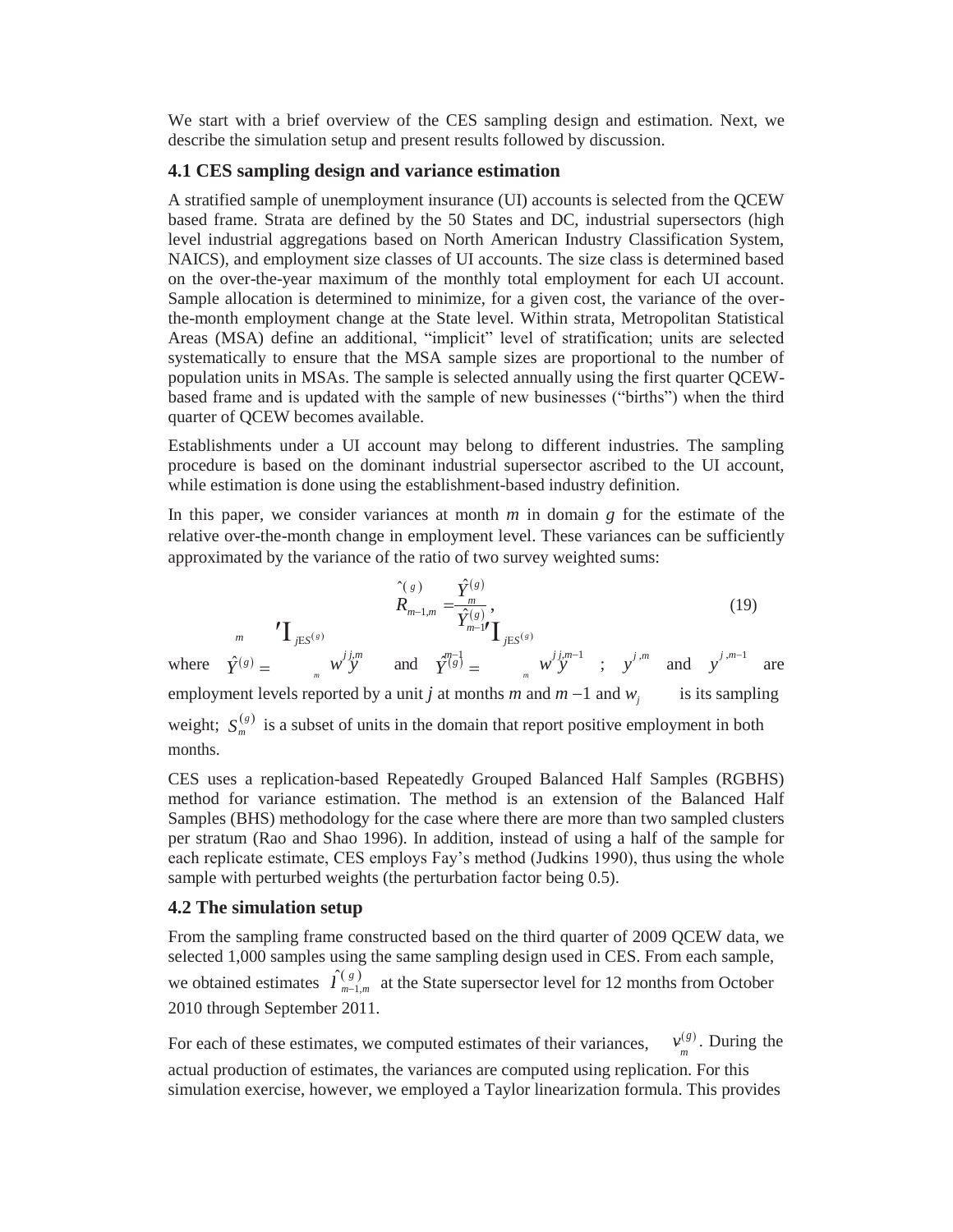results close to the replication outcome at a far cheaper computational cost, which is helpful for large-scale simulations.

Let 
$$
u_{j,m} = y_{j,m} - \hat{R}^{(g)}(y_{m-1,m,j,m-1})
$$
, (20)

The Taylor linearization based variance estimate of  $\hat{R}^{(g)}_{m-1,m}$  is  $\sigma_{\infty}(s) = \frac{1}{s} \frac{H}{s} \frac{1}{s} \frac{1}{s} \frac{1}{s} \frac{1}{s} \frac{1}{s}$ 

$$
\sum_{m} \frac{1}{\left(\frac{K_{\eta_{\mathcal{B}}}}{K_{\eta_{\mathcal{B}}}}\right)^{2}} \prod_{h=1}^{n} \frac{1}{N_{h} \mathfrak{g}} \frac{1}{n_{h}} \frac{1}{\lambda^{h}} \prod_{l=1}^{h} \left(u_{l,m} - u_{h,m}\right) \frac{1}{\phi}
$$
(21)

where  $h = 1,..., H$  are strata;  $n_h$  and  $N_h$  are respectively the numbers of sample and

population UI accounts in stratum *h*;  $u_{l,m} = \sum_{j \in I} u_{j,m} I_{j \in g}$ is the cluster *l* total for

domain *g* ; *I*<sub>*jg*<sub>*i*</sub></sub> is the indicator that establishment *j* belongs to domain *g* ;  $u_{h,m}$  is the

stratum average of  $u_{l,m}$ :  $\overline{u}_{h,m} = \frac{1}{l} \int_{l}^{h}$ 1 *h*,*m h*  $\prod_{l=1}^{n}$   $u_{l,m}$ .  $n_{h+l=1}$ 

For this simulation, the set of domains is defined as a set of States inside a given supersector. Since we have 13 supersectors, there are 13 different sets of domains in a given month. For each set, consider the following linear model:

$$
\log\left(\overline{v}^{(s)}\right) = \frac{1}{6} + \frac{1}{1} \log\left(\overline{v}^{(s)}\right) + \frac{1}{2} \log\left(\frac{r^{(s)}(s)}{r^{(s)}(s)}\right) + \frac{1}{2} \log\left(\frac{r^{(s)}(s)}{r^{(s)}(s)}\right) \tag{22}
$$

where

$$
\bar{v}^{(s)} = \frac{1}{12} \int_{m=1}^{12} \tilde{v}_m^{(s)},
$$
\n(23)

 $r^{(g)}$  is the over-the-year average number of reporting UI accounts in the domain;  $T^{(g)}_0$  is the domain true population level at the benchmark month of a given year. (Alternatively, we could have taken the month specific variances in place of the over-the-year averages. The current version works sufficiently well and is also convenient for demonstration of how the proposed adjustment works when a particular month deviates from the average.)

We fit the above model using a robust linear regression function available in R software and obtain estimates of parameters for each repeated sample. The set of GVF functions is defined as

$$
\chi^{\pi^{(s)}} = \exp \quad \hat{h} + \hat{h} \, \log(T_0 \quad \text{(s)} + \hat{h} \, \log(\frac{r^{(s)}}{T_0 s}) + \sum_{i=1}^{r^{(s)}} \frac{r^{(s)}}{T_0 s} + \frac{1}{r^{(s)}} \, \text{(24)}
$$

where  $\hat{ }^2$  is the model MSE.

We select 1000 samples from the third quarter of the 2010 frame, which is the frame used in the following year. The GVF set for this year is defined as

$$
\chi_{\mathcal{I}}^{(s)} = \exp\left(\frac{\gamma}{\delta} + \frac{\gamma}{\delta} \log\left(T^{(s)}_{0^*}\right) + \frac{\gamma}{\delta} \log\left(\frac{F^{(s)}}{2}\right) + \frac{\gamma^2 \lambda}{\delta^2 \delta^2} + \frac{\gamma^2 \lambda}{\delta^2 \delta^2},\tag{25}
$$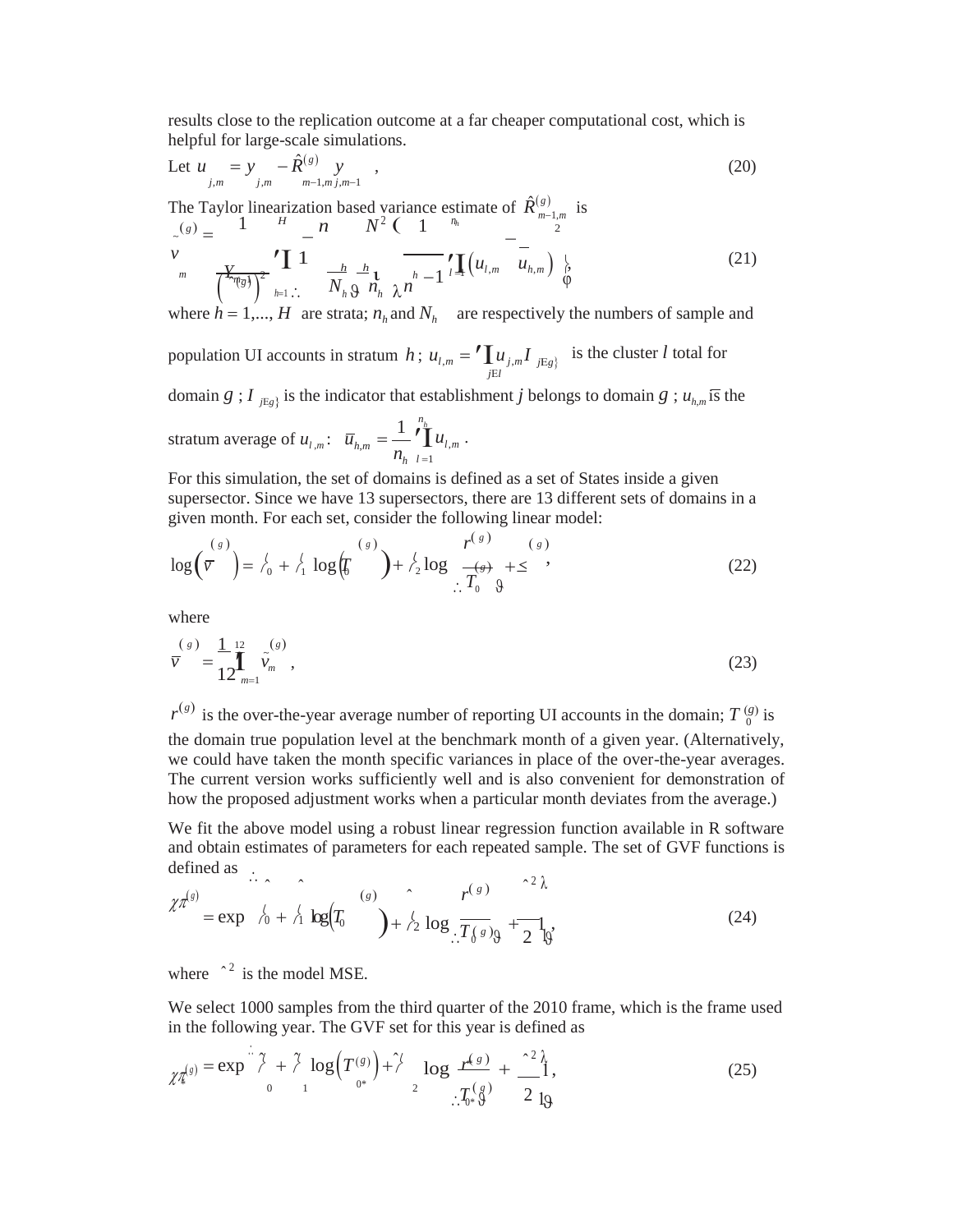where subscript "\*" in  $r_*^{(g)}$  and  $T_{0*}^{(g)}$  signifies that the information is specific to the new year; the model parameters, however, are estimated using the "old" year sample.

Next, we obtain direct variance estimates using this "new" year sample. Using repeated samples, we obtain the empirical variances of the estimates of variances and use them as  $V^{(g)}$  of (6) in Model 2. Thus we obtain the set of composite estimates

$$
\hat{\nu}_m^{(s)C} = \left(1 - \mathcal{W}_m^{(s)}\right) \hat{\psi}_m \chi_{*}^{(s)} + \mathcal{W}_m^{(s)} \nu_m^{(s)},
$$
\n
$$
\text{where } \mathcal{W}_m^{(s)} = \frac{\prod_m \chi_{*}^{2} \chi_{*}^{(s)2}}{V_m^{(s)} + \Gamma_m^{2} \chi_{*}^{(s)2}}.
$$
\n(26)

adjustment for GVF  $\chi \pi_*^{(g)}$  using  $\psi_m$  of (5), as described in Section 3.1. Using  $z_m^{(g)}$ , we For each month *m*, we form *m* variables based on the "new" year and compute *z* also compute coverages, as described in Section 2, for each of the alternative variance estimators.

We evaluate the results for nine months of the "new" year. The results are summarized in the next subsection.

#### **4.3 Simulation results**

Below is the notation summary of the variance estimators considered in the simulation:

| $\hat{I}^{(g)}$                               | <b>Estimator</b>          |
|-----------------------------------------------|---------------------------|
| $v^{(g)}$<br>m                                | Direct                    |
| $v_{m-12}^{(g)}$                              | Empirical, m-12           |
| v(s)<br>$m-12$                                | Direct, m-12              |
| $\overline{v}^{(g)}$                          | Direct, last year average |
| $\chi \tau_\ast^{(s)}$                        | <b>Unadjusted GVF</b>     |
| $\hat{\psi_{\mathcal{X}}}\mathcal{I}^{(s)}_*$ | <b>Adjusted GVF</b>       |
| $\hat{\mathcal{V}}(s)C$                       | Composite                 |

Tables 1-3 show properties of several estimators of variances, based on the simulation results for a single month in the "current" year (January of 2012.)

 $\left| \frac{1000^{-1}}{\prod_{s=1}^{1000} G^{-1}} \prod_{g=1}^{G} \left| \frac{1}{\hat{v}^{(gg)}} - \frac{1}{\hat{v}^{(g)}} \right| \right| \leq 1.96 \sqrt{\hat{E}^{(g)}_{m,s}}$ , where  $\hat{E}^{(g)}_{m,s}$ Let  $\hat{y}_{m,s}^{(g)}$ value  $y_m^{(g)}$  $y_{m,s}^{(g)}$  denote a point estimator, based on simulation run *s*, of the true population  $y_m^{(g)}$  for domain *g* at month *m*. The true coverage of Table 1 is calculated as  $\left| I \right| \int \hat{y}^{(g)} - y^{(g)} \Big| < 1.96 \sqrt{\hat{E}_{m,s}^{(g)}} \Big|, \text{ where } \hat{E}_{m,s}^{(g)} \text{ is the variance.}$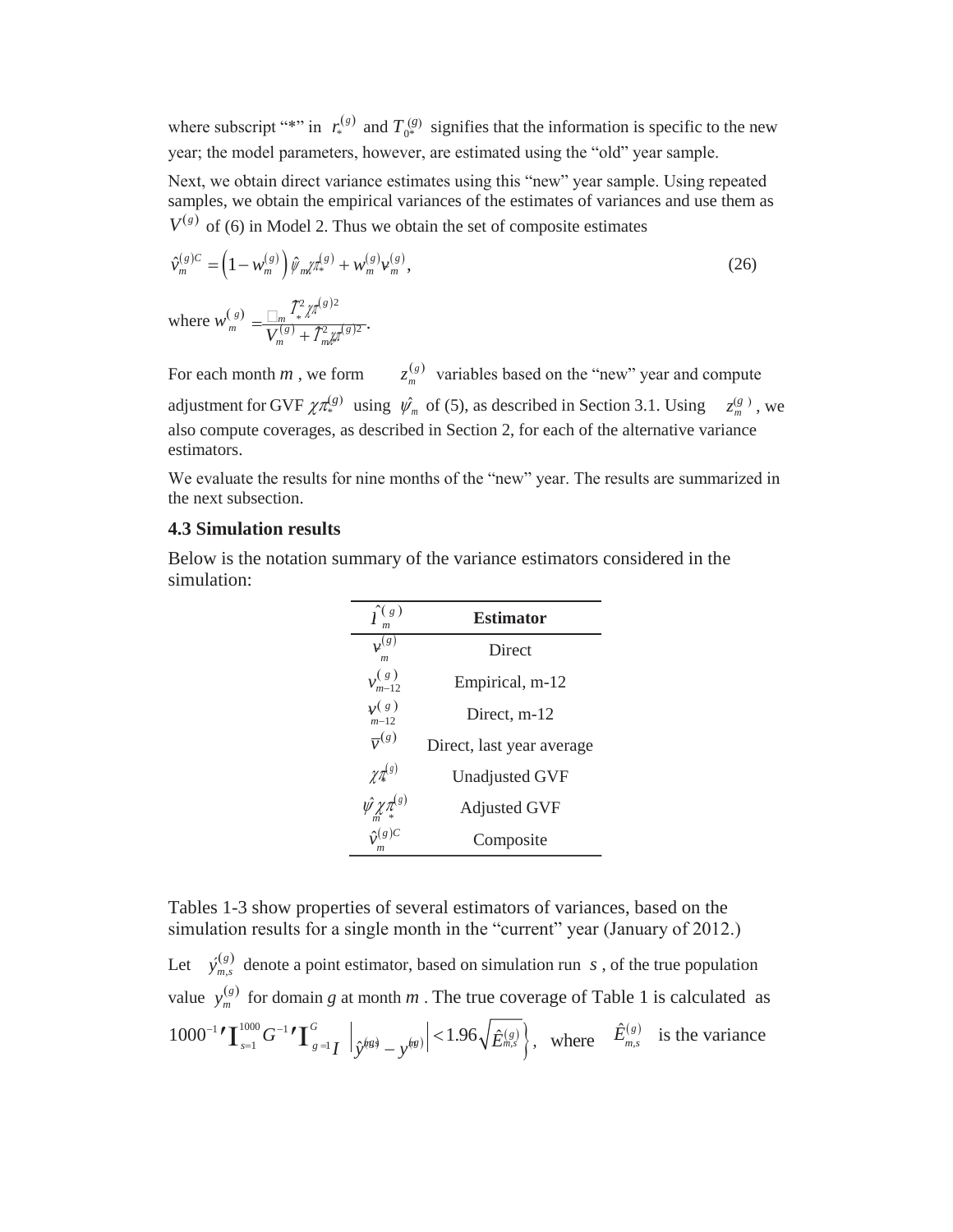estimate based on simulation run *s* . Similarly, the z-estimated coverage is calculated

as 
$$
1000^{-1}
$$
  $\mathbf{I}_{s=1}^{1000} G^{-1} \mathbf{I}_{g=1}^{G} I \left| z_{m,s}^{(g)} \right| < 1.96 \sqrt{\hat{E}_{m,s}^{(g)}}.$ 

In Table 1, we observe that although the past year empirical variances provide close to nominal average coverage, the corresponding direct variance estimates give low coverage. Undercoverage is also observed for the confidence intervals which are based on the averaged (across 12 months) direct variance estimates, as well as for the GVF before the adjustment. The confidence intervals based on the adjusted GVF and the composite estimator provide satisfactory average coverage.

**Table 1.** Coverage properties of confidence intervals, for 95% nominal.

("T" denotes true coverage over the repeated samples; "Z" denotes z-estimated coverage averaged over repeated samples.)

| Industry            |   | 10 | 20 | 31 | 32 | 41 | 42 | 43 | 50 | 55 | 60 | 65 | 70 | 80 |
|---------------------|---|----|----|----|----|----|----|----|----|----|----|----|----|----|
| <b>Direct</b>       | Т | 90 | 95 | 94 | 93 | 94 | 94 | 93 | 91 | 94 | 94 | 95 | 95 | 95 |
|                     | Z | 87 | 94 | 93 | 91 | 95 | 94 | 91 | 90 | 95 | 92 | 93 | 92 | 95 |
| Empirical,          | Т | 94 | 96 | 96 | 94 | 95 | 95 | 95 | 95 | 94 | 95 | 95 | 95 | 95 |
| $m-12$              | Z | 89 | 95 | 94 | 90 | 95 | 94 | 92 | 94 | 95 | 94 | 93 | 93 | 94 |
| Direct, m-12        | Т | 83 | 93 | 92 | 89 | 89 | 93 | 89 | 83 | 89 | 91 | 92 | 94 | 92 |
|                     | Z | 79 | 92 | 91 | 86 | 89 | 92 | 86 | 83 | 89 | 90 | 89 | 91 | 91 |
| Direct, last        | Т | 84 | 90 | 90 | 87 | 85 | 86 | 89 | 84 | 85 | 85 | 89 | 94 | 91 |
| year average        | Z | 80 | 89 | 87 | 84 | 85 | 83 | 86 | 83 | 85 | 82 | 87 | 91 | 90 |
| Unadjusted          | T | 88 | 91 | 91 | 88 | 86 | 87 | 91 | 89 | 87 | 85 | 89 | 94 | 91 |
| GVF                 | Z | 85 | 90 | 88 | 87 | 86 | 84 | 89 | 87 | 88 | 83 | 87 | 92 | 91 |
| <b>Adjusted GVF</b> | T | 94 | 95 | 95 | 93 | 93 | 95 | 95 | 93 | 93 | 94 | 95 | 96 | 94 |
| <b>Composite</b>    | T | 93 | 95 | 95 | 94 | 95 | 95 | 95 | 93 | 94 | 94 | 95 | 95 | 95 |

estimates, computed as  $G^{-1} \mathcal{F} \left[ \frac{G}{g=1} \sqrt{E_m^{(g)}/v_m^{(g)}} \right]$ , where  $E_m^{(g)} = 1000^{-1} \mathcal{F} \left[ \frac{1000}{g=1} \hat{E}_{m,s}^{(g)} \right]$  is the Table 2 shows the mean of respective variances relative to the mean of the direct variance empirical mean for variance estimator  $\hat{\Gamma}_m^{(g)}$  $\hat{I}_m^{(g)}$  and  $v_m^{(g)}$  is the empirical mean of the direct variance estimator (which coincides with the empirical variance, since the direct variance estimator is unbiased.) *m m*

In most industries, the last year averaged direct variance estimates were somewhat lower than the current year variances. As expected, this property of the mean variance estimates translates into the lower mean of the unadjusted GVF. The lower mean may explain the cases of undercoverage shown in Table 1. The means of the adjusted GVF and the composite estimator are close to the current year's variance.

On the other hand, in almost all industries, true (empirical) variances for the same month of the past year are slightly higher than the current year variances. The same is true for the past year direct variance estimates. Thus, undercoverage of the past year direct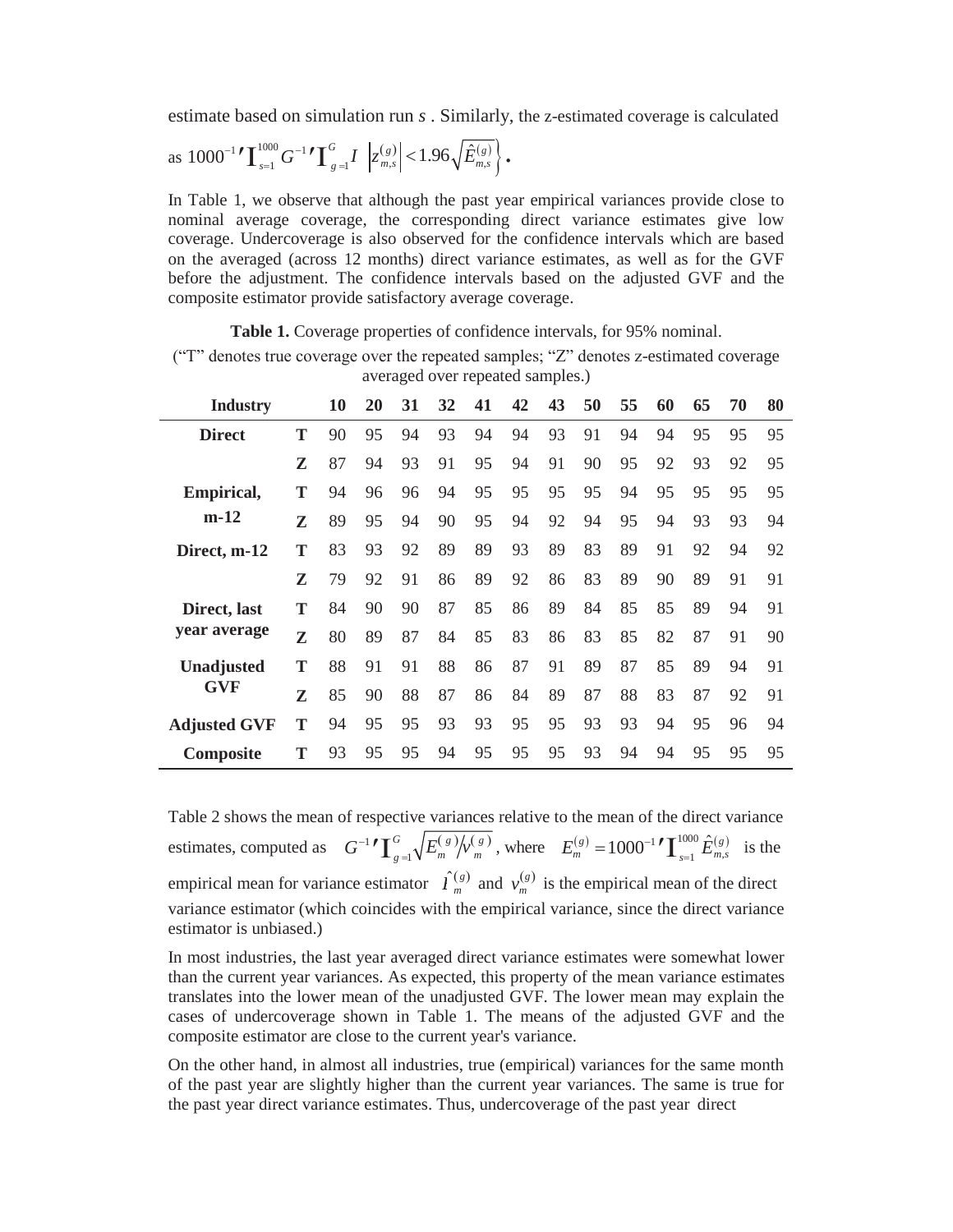variances cannot be explained by the lower mean. Discussion of the reasons for undercoverage in this case is given in Section 4.4 below.

**Table 2.** Mean of respective estimates of variances relative to the mean of the direct estimates, averaged across States

| Industry                     | 10  | <b>20</b> | 31            | 32  | 41  | 42   | 43  | 50  | 55  | 60  | 65  | 70  | 80  |
|------------------------------|-----|-----------|---------------|-----|-----|------|-----|-----|-----|-----|-----|-----|-----|
| <b>Direct</b>                | 1.0 | 1.0       | $1.0^{\circ}$ | 1.0 | 1.0 | 1.0  | 1.0 | 1.0 | 1.0 | 1.0 | 1.0 | 1.0 | 1.0 |
| <b>Empirical,</b><br>$m-12$  | 1.1 | $1\;1$    |               | 10  | 12  | 11   | 11  | 1.2 | 11  | 11  | 1.1 | 1.1 | 1.0 |
| Direct, m-12                 | 1.0 | 1.1       | 1.1           | 0.9 | 1.2 | -1.1 | 1.1 | 1.0 | 1.1 |     | 1.1 | 1.1 | 1.0 |
| Direct, last<br>year average | 0.8 | 0.9       | 0.9           | 0.7 | 0.7 | 0.8  | 0.9 | 0.9 | 0.7 | 0.8 | 0.8 | 1.0 | 1.0 |
| Unadjusted<br><b>GVF</b>     | 0.8 | 0.8       | 0.8           | 0.7 | 0.6 | 0.8  | 0.8 | 0.6 | 0.7 | 0.7 | 0.8 | 1.0 | 0.9 |
| <b>Adjusted GVF</b>          | 1.0 | 1.0       | 1.0           | 0.9 | 0.9 | -1.1 | 1.0 | 0.7 | 0.9 | 1.0 | 1.0 | 1.1 | 1.0 |
| <b>Composite</b>             | 0.9 | 1.0       | 1.0           | 0.9 | 1.0 | 1.0  | 1.0 | 0.9 | 0.9 | 1.0 | 1.0 | 1.0 | 1.0 |

Table 3 shows relative variability of the variance estimators, as  
\n
$$
G^{-1} \mathbf{I}_{g=1}^G sd\left(\hat{E}_m^{(g)}\right)/sd\left(\nu_m^{(g)}\right), \text{ where } sd\left(\hat{E}_m^{(g)}\right) = \sqrt{\mathbf{I}_{g=1}^{1000}\left(\hat{E}_{m,s}^{(g)} - E_m^{(g)}\right)^2/999}.
$$

The GVF-based and composite estimators are substantially less variable than the direct estimator.

**Table 3.** Variability of respective estimates of variances relative to the variability of the direct estimates, averaged across States

| Industry                        | 10            | <b>20</b>         | <b>31</b> | 32            | 41  | 42  | 43              | 50  | 55  | 60  | 65            | 70  | 80            |
|---------------------------------|---------------|-------------------|-----------|---------------|-----|-----|-----------------|-----|-----|-----|---------------|-----|---------------|
| <b>Direct</b>                   | 1.0           | 1.0               | 1.0       | 1.0           | 1.0 | 1.0 | 1.0             | 1.0 | 1.0 | 1.0 | 1.0           | 1.0 | 1.0           |
| Empirical,<br>$m-12$            | 0.0           | 0.0               | 0.0       | 0.0           | 0.0 | 0.0 | 0.0             | 0.0 | 0.0 | 0.0 | 0.0           | 0.0 | (0.0)         |
| Direct. m-12                    |               | $1.3$ $2.5$ $2.4$ |           | 1.3           | 1.8 | 1.4 | 4.4             | 3.7 | 2.3 | 3.5 | 2.0           | 4.1 | 1.7           |
| Direct, last<br>vear average    | $0.6^{\circ}$ | 19                | 0.8       | $0.6^{\circ}$ | 0.4 | 0.7 | 1.0             | 1.3 | 0.8 | 1.1 | $0.6^{\circ}$ | 2.4 | -1.9          |
| <b>Unadjusted</b><br><b>GVF</b> | 0.4           | 0.1               | 0.1       | 0.2           | 0.0 | 0.1 | $0.2 \quad 0.2$ |     | 0.1 | 0.1 | 0.1           | 0.2 | 0.1           |
| <b>Adjusted</b><br><b>GVF</b>   | 0.8           | $0.6^{\circ}$     | 0.6       | $0.6^{\circ}$ | 0.2 | 0.6 | $0.6\,$         | 0.4 | 0.4 | 0.4 | 0.7           | 1.0 | 0.5           |
| <b>Composite</b>                | 0.9           | 0.6               | 0.7       | 0.8           | 0.7 | 0.8 | 0.7             | 0.8 | 0.7 | 0.7 | 0.8           | 0.8 | $0.6^{\circ}$ |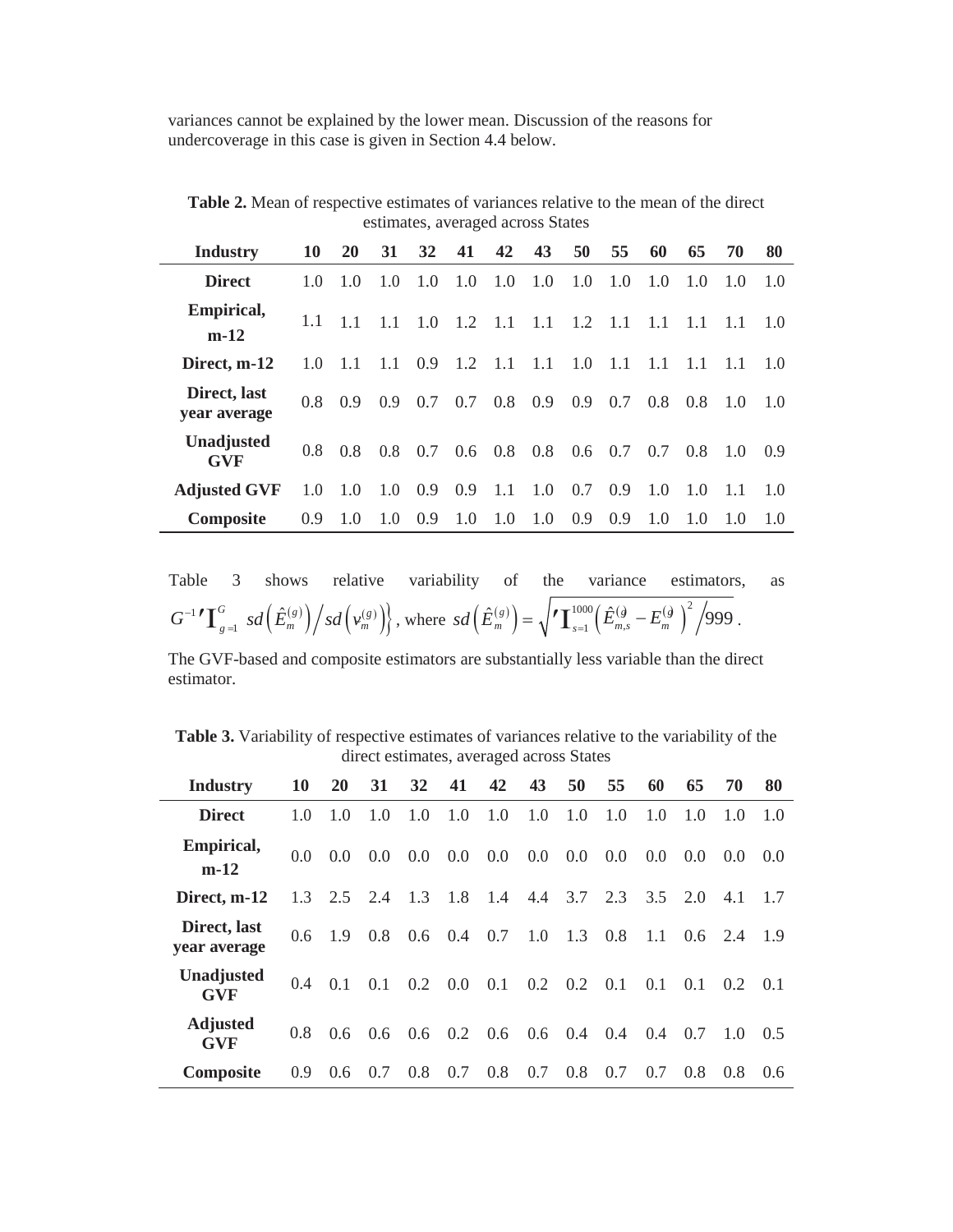As noted above, Tables 1-3 display the *average* coverage across all domains in each industry for a particular month. Table 4 displays the distribution of coverage across domains and months. It shows the number of cases where the observed coverage is below 90% (for 95% nominal). For the true (empirical) variances, there are only a few lowcoverage cases. However, for the variances that are based exclusively on the past data, we observe a large percentage of such cases. This effect is observed even with the true (empirical) variance of the same month of the past year. Estimators using current year information, such as the direct variance estimator and the composite estimator have significantly fewer low coverage cases.

| <b>Industry</b> | <b>Direct</b>  | Empirical,<br>$m-12$ | <b>Adjusted</b><br><b>GVF</b> | Composite | <b>Empirical</b> | Out of |
|-----------------|----------------|----------------------|-------------------------------|-----------|------------------|--------|
| 10              | 148            | 76                   | 112                           | 86        | 3                | 396    |
| 20              | $\overline{7}$ | 39                   | 35                            | 15        | $\mathbf{1}$     | 396    |
| 31              | 29             | 50                   | 74                            | 30        | $\boldsymbol{0}$ | 432    |
| 32              | 54             | 84                   | 70                            | 46        | $\boldsymbol{0}$ | 432    |
| 41              | 20             | 36                   | 63                            | 22        | $\boldsymbol{0}$ | 459    |
| 42              | 8              | 42                   | 40                            | 13        | $\boldsymbol{0}$ | 459    |
| 43              | 32             | 65                   | 71                            | 32        | $\mathbf{1}$     | 459    |
| 50              | 118            | 86                   | 86                            | 84        | 3                | 459    |
| 55              | 11             | 61                   | 89                            | 21        | $\boldsymbol{0}$ | 459    |
| 60              | 17             | 43                   | 47                            | 21        | $\overline{0}$   | 459    |
| 65              | 21             | 60                   | 52                            | 20        | $\boldsymbol{0}$ | 459    |
| 70              | 21             | 38                   | 20                            | 14        | $\boldsymbol{0}$ | 459    |
| 80              | 8              | 34                   | 39                            | 10        | $\boldsymbol{0}$ | 450    |

**Table 4.** Number of domains with CI coverage lower than 90% (95% nominal)

An alternative visualization the distribution of coverage is shown in Figure 1. The plot shows the distribution of coverage across domains in industry 42 (Retail Trade.) A point on the plot corresponds to a States at a given month (out of the 9 months considered in the simulation.) The direct variance estimator coverage (black dots) is distributed around the 95% line and is mostly above the 90% reference line. Similarly, the composite estimator coverage (blue squares) is distributed around the 95 % line, with only 13 cases found below the 90% line. The adjusted GVF (red triangles), however, has 40 cases below the 90% coverage. Similarly, a high percentage of undercoverage, 42 cases below 90%, is observed when the true (empirical) variance from the same month of the past year (green diamonds) is applied to the current year.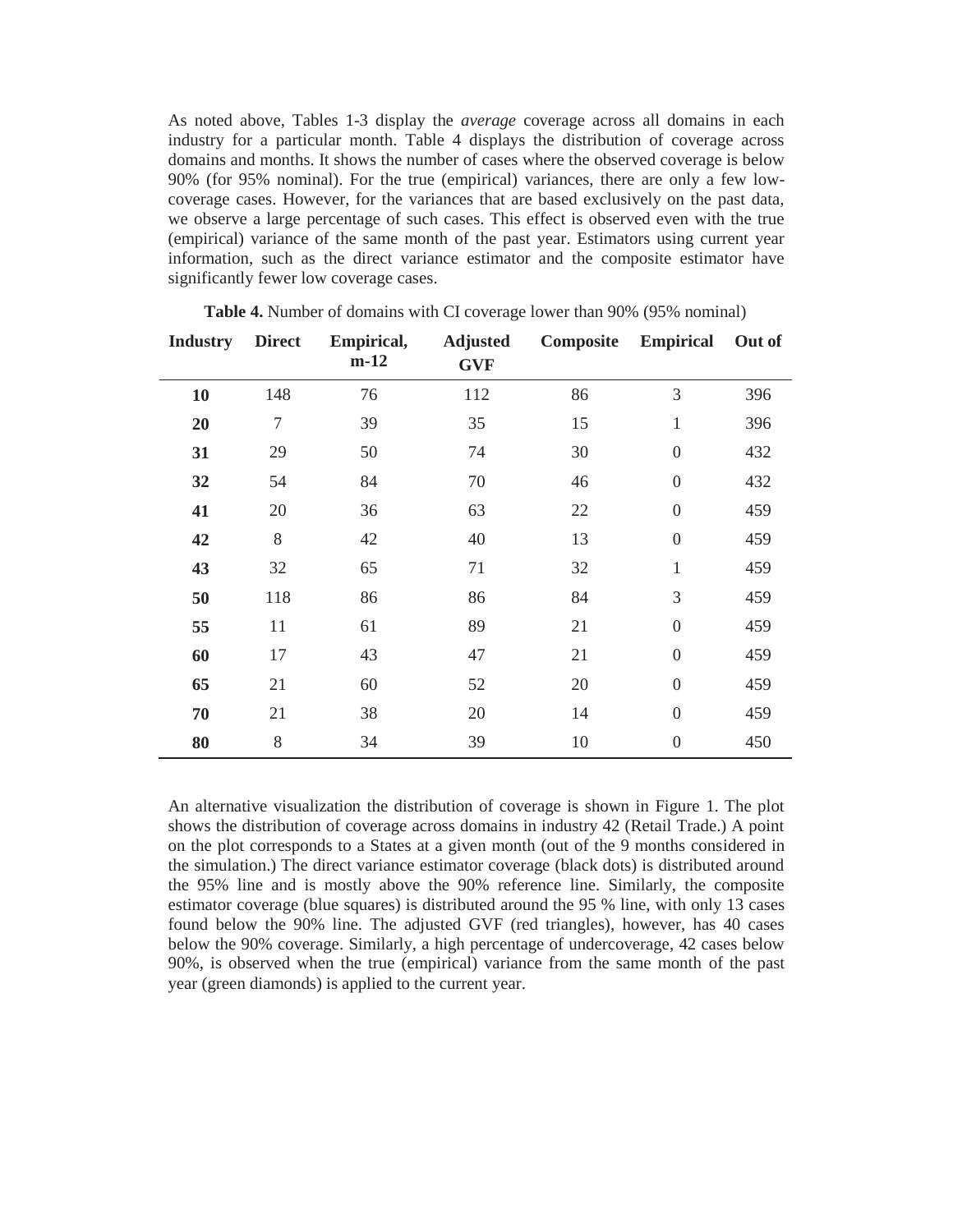

**Figure 1.** Confidence interval coverage in Industry 42 (Retail Trade)

#### **4.4 Discussion**

As noted in Section 4.3, confidence intervals that are based on the past year direct variance estimator provide low average coverage, even when they are slightly longer on average (Tables 1 and 2.) We conjecture that this effect is due to the properties of the employment data distribution. The distribution of the monthly employment change is a long-tailed distribution, prone to the appearance of extreme observations. The direct variance estimates depend on the realized sample. Since extreme observations occur randomly and generally may appear in one domain in the past but in a different domain in the current year (i.e., a different realized set of extreme observations across domains and years), the past year direct variance estimates are not suitable for the current year.

To demonstrate the phenomenon, we set up the following simple simulation. Observations are generated from a contaminated normal distribution

$$
y_j^{(s)} \sim 0.03N(0,1) + 0.97N(0,10^2),
$$

for a set of  $G = 50$  domains;  $g = 1,...,G$ ;  $j = 1,..., n$ .

 $g(x) = n^{-1} \sum_{j=1}^{n} y_j^{(g)}$ , and the direct sample variance of the mean,  $\hat{v}(\bar{y}^{(g)}) = n^{-1}(n-1)^{-1} \sum_{j=1}^{n} (y_j^{(g)} - \bar{y}^{(g)})^2$ . We then randomly re-For each domain, we compute the mean, assign the variances to the domains. We repeat this procedure 1,000 times and compute

the percent of the confidence interval coverage for each version of the variances. The result is given in Table 5. The confidence intervals based on the direct and true variances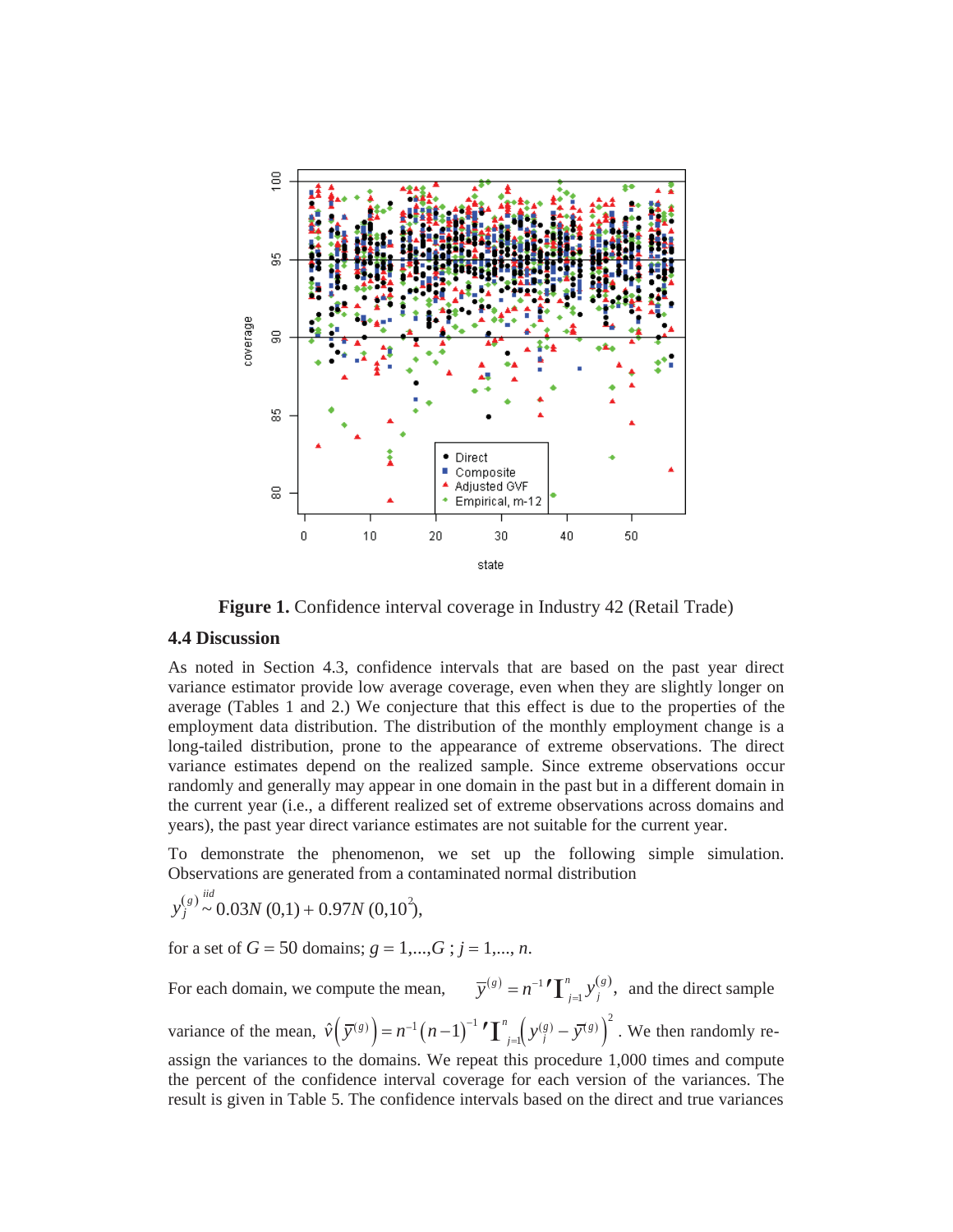have approximately nominal coverage. However, the confidence intervals based on the reshuffled variances (standing for the "past year variance" situation) give low coverage.

|            | Ave coverage (95% nominal) |      |                   |  |  |  |  |  |
|------------|----------------------------|------|-------------------|--|--|--|--|--|
| n          | <b>Direct</b>              | True | <b>Reshuffled</b> |  |  |  |  |  |
| 30         | 96                         | 94   | 83                |  |  |  |  |  |
| 50         | 96                         | 94   | 85                |  |  |  |  |  |
| <b>100</b> | 96                         | 95   | 89                |  |  |  |  |  |

**Table 5.** Average CI coverage in the case of the contaminated normal distribution

Next, we attempt to explain the case of the observed undercoverage in a large number of domains as exhibited in Table 4. Our simulations of Section 4 use a fixed population for each year. This means that the number of extreme observations falling in each domain is also fixed for a particular year. However, in subsequent years the extreme observations may be randomly redistributed across the domains. It is generally not possible to predict the pattern of "reassignment" of extreme observations to domains in a new year. If the estimates of variances are based solely on the past data, domains where the percentage of extreme observations is higher in the current year are at risk of having a low coverage. Note that even the true (empirical) variance from the past year has this same property.

 $\chi \pi = G^{-1} \int_{g=1}^{G} v^{(g)}$ . Although we repeat the simulations 1,000 times, we keep the number To illustrate this, we use the same simulation set up as describe above, in conjunction with Table 5. The GVF in this case is simply the average of the direct variance estimates, of extreme observations fixed in each of the G domains. The result is presented in Table 6. For the direct variance estimator, there are no domains where the coverage is below 90%. However, the true variance and the GVF, have a substantial number of domains having the low coverage. On average, on the other hand, all the estimators provide the nominal coverage.

|     | III UIC CASC OF UIC COINAHIINAICU IIOHIIAI UISUTUUUOIT |                            |            |                                          |      |     |  |  |  |  |  |
|-----|--------------------------------------------------------|----------------------------|------------|------------------------------------------|------|-----|--|--|--|--|--|
|     |                                                        | Ave coverage (95% nominal) |            | Percent of groups with coverage $< 90\%$ |      |     |  |  |  |  |  |
|     | <b>Direct</b>                                          | <b>True</b>                | <b>GVF</b> | <b>Direct</b>                            | True | GVF |  |  |  |  |  |
| 30  | 96                                                     | 94                         | 94         |                                          |      | 24  |  |  |  |  |  |
| 50  | 96                                                     | 94                         | 94         |                                          | 18   |     |  |  |  |  |  |
| 100 | 96                                                     | 95                         | 95         |                                          |      |     |  |  |  |  |  |

**Table 6.** Average CI coverage and percentage of domains with low coverage, in the case of the contaminated normal distribution

## **Summary**

We proposed a method of evaluation and adjustment of a previously designed GVF using the pivotal quantity obtained from the current sample data. The GVF based variances tend to be more stable than the direct variance estimates, and they also have the advantage of being available before the actual estimation. However, the GVF estimates may be biased. The bias can be evaluated using the proposed pivotal quantity method. Under certain assumptions, it is also possible to adjust the variance estimates to reduce the bias.

If the data distribution is prone to extreme observations, direct variance estimates are correlated with the point estimates. In such a case, even if the true variance is